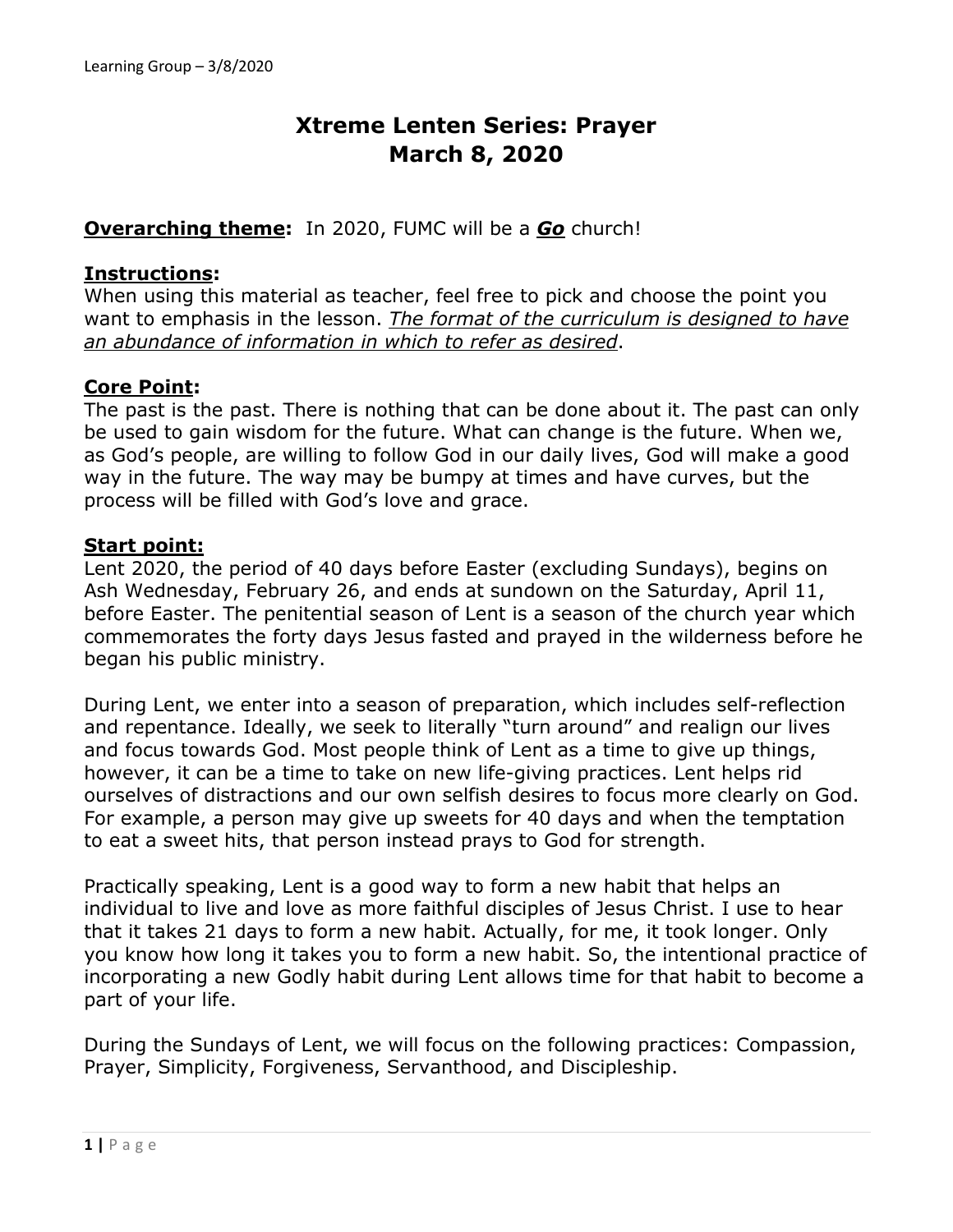#### **Gospel of Luke:**

The Gospel of Luke was written sometime after 60 A.D. and before 70 A.D. The Gospel narratives were probably written to help people remember the story from actual witnesses. Most likely, decades after the death and resurrection of Jesus, the stories about Jesus had morphed into half-truths. Each Gospel had many similar stories but with a unique perspective from the eye witness. The author, Luke, was most likely a physician and worked with Paul on a missionary journey. Luke wrote a companion letter, which is called Acts, after the Gospel of Luke was written. Both letters, Luke wrote to Theophilus which means "God's Friend." There is speculation that Theophilus was a wealthy influential believer, or a name for a group of people receiving the letter. We really do not know for sure. The purpose for Luke writing the Gospel letter is explained in chapter 1 verses 1-4. Luke wrote to give an orderly and researched account of what was fulfilled in the eyewitness account of Christ Jesus. The people that received the Gospel of Luke were most likely gentile Christians struggling to journey as a Christian and understand the fullness of Jesus.

#### **Reflect on this Scripture:**

Luke 11:1-13 (NRSV)

He was praying in a certain place, and after he had finished, one of his disciples said to him, "Lord, teach us to pray, as John taught his disciples."  $2$  He said to them, "When you pray, say:

Father, hallowed be your name.

Your kingdom come.

- $3^3$  Give us each day our daily bread.
- 4 And forgive us our sins,

for we ourselves forgive everyone indebted to us.

And do not bring us to the time of trial."

<sup>5</sup> And he said to them, "Suppose one of you has a friend, and you go to him at midnight and say to him, 'Friend, lend me three loaves of bread; <sup>6</sup> for a friend of mine has arrived, and I have nothing to set before him.<sup>'</sup> 7 And he answers from within, 'Do not bother me; the door has already been locked, and my children are with me in bed; I cannot get up and give you anything.'  $8$  I tell you, even though he will not get up and give him anything because he is his friend, at least because of his persistence he will get up and give him whatever he needs.

9 "So I say to you, Ask, and it will be given you; search, and you will find; knock, and the door will be opened for you. <sup>10</sup> For everyone who asks receives, and everyone who searches finds, and for everyone who knocks, the door will be opened.  $11$  Is there anyone among you who, if your child asks for a fish, will give a snake instead of a fish?  $12$  Or if the child asks for an egg, will give a scorpion?  $13$  If you then, who are evil, know how to give good gifts to your children, how much more will the heavenly Father give the Holy Spirit to those who ask him!"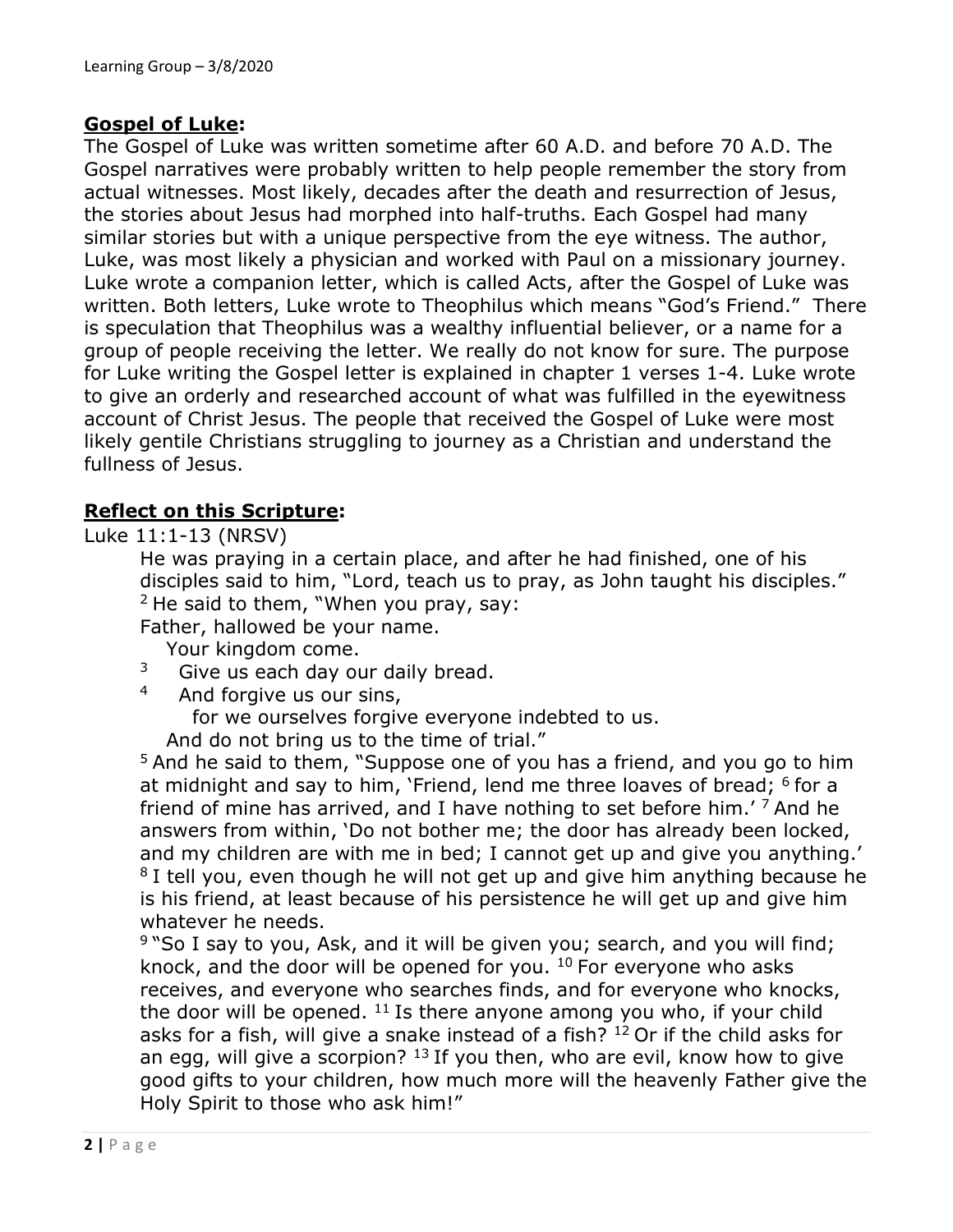#### Romans 12:12

Be joyful in hope, patient in affliction, faithful in prayer.

Ephesians 6:18

And pray in the Spirit on all occasions with all kinds of prayers and requests. With this in mind, be alert and always keep on praying for all the Lord's people.

#### Romans 8:26-27

In the same way, the Spirit helps us in our weakness. We do not know what we ought to pray for, but the Spirit himself intercedes for us through wordless groans. And he who searches our hearts knows the mind of the Spirit, because the Spirit intercedes for God's people in accordance with the will of God.

## **Questions to ponder about the passages:**

What jumps out at you from these passages? What do you see is common to all these passages? What do you think prayer does according to the scriptures? Why should we pray? What should the activity of a prayer life look like?

## **Commentary:**

This second week of Lent, we are going to focus on prayer. In the Luke passage, we experience Jesus teaching his intimate group of followers how to pray. We first have the "Lord's Prayer" in which we, as United Methodists, recite every week in the worship services. Through the prayer, we focus on our dependency upon God as the one who provides food for sustenance, forgiveness of sin, spiritual strength to forgive others, and deliverance from trials as the Kingdom of God presents itself through us. Prayer puts us in the right place before God, dependent. Like a parent to a child, God is like that to us. God, as creator and sustainer of life, will lead and guide us to be that better person through followership. Prayer is a dynamic process of conversation between us and God. A conversation in which we seek the power of God, through the Holy Spirit, to be active in our lives to develop relationship, seek guidance, and effect change. Prayer is a dialogue with God of what is on our heart, while we listen for what is on God's heart. The fundamental activity of prayer is a time of speaking and listening.

Our Jewish ancestors in the faith would have set times each day to pray as an act of devotion. As Christians, we are encouraged by scripture to live a life of continual prayer. What does that mean? Well, it means to have a continual dialogue with God as you progress through the day. Whether you are at work, school, play, or church always be ready to listen and seek God in all we do. If you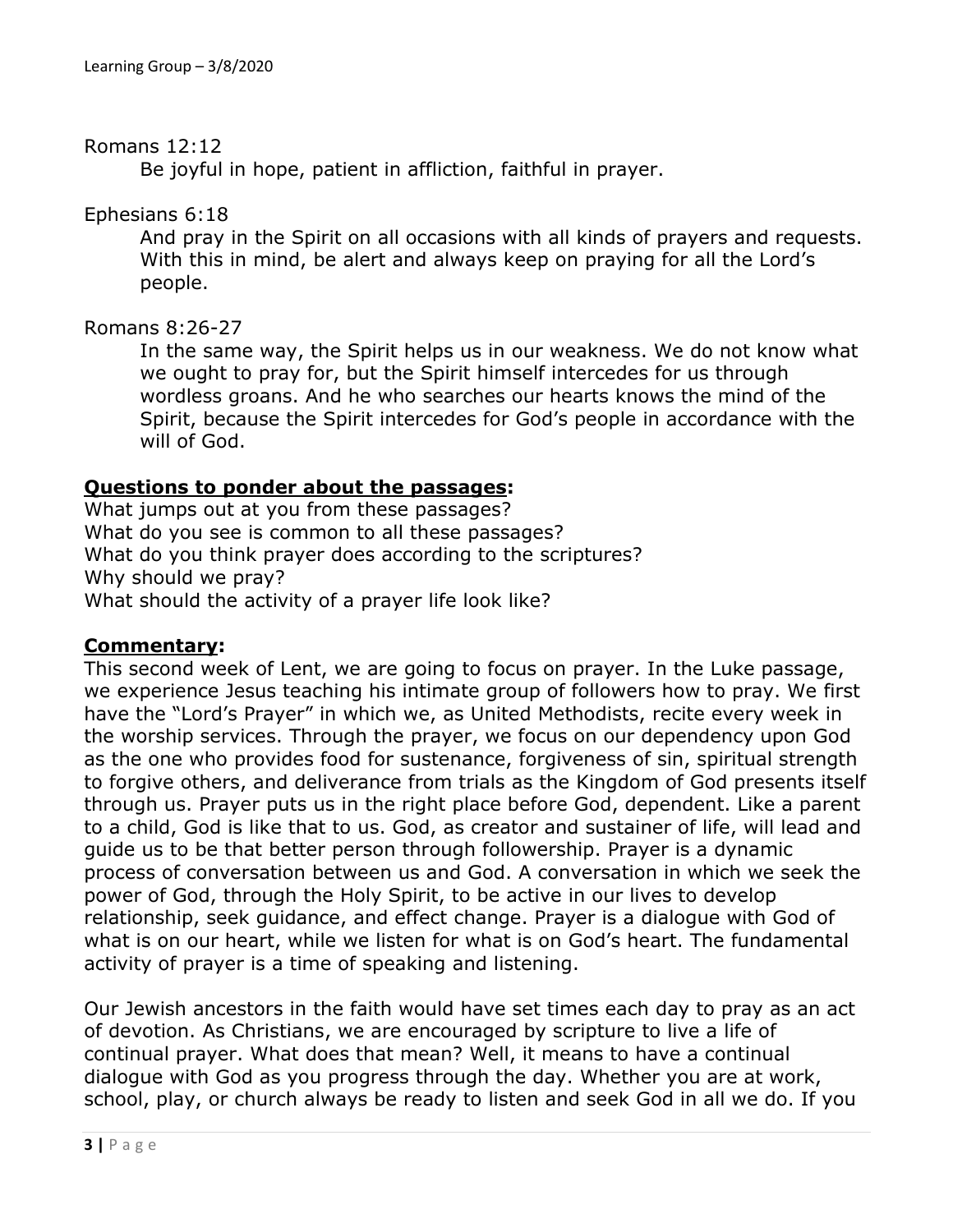have a difficulty with this concept, then you may want to practice the activity of prayer with God at specific times during the day. If you have difficulty praying in front of people because you think you don't know how to pray, then encourage yourself by knowing the prayer can be short, and it is just speaking your heart to God. No one can argue about that prayer. The most important part of prayer is realizing the power of the Holy Spirit that is involved. Through the asking, God blesses us with the Spirit power from above as we live into the ways of God through Christ. You want power to live, then pray.

# *A.C.T.S.*

If you have trouble with developing a prayer life, you may use the *A.C.T.S.* method. "Christians often use a simple acrostic as a guide to prayer: A.C.T.S. Each of the letters in this acrostic stands for one of the key elements of prayer:

- (A) Adoration
- (C) Confession
- (T) Thanksgiving
- (S) Supplication

But not only does this acrostic remind us of the elements of prayer, it shows us the priority we ought to give to each.

The first element of prayer should be adoration, or praise. The Psalms, which are inspired samples of godly prayer, are heavily weighted on the side of adoration. I've noticed over many years that as we grow in the discipline and in the delight of prayer, it seems that we naturally spend more and more of our time on this first element.

Second, prayer should include confession of our sin; as we remember who we are when we come into God's presence, we see that we have come short of His holiness and have need of His forgiveness.

Third, when we pray, we should always give thanks, remembering the grace and mercy God has shown toward us.

Fourth, prayer rightly includes supplication or petition, bringing our requests for the needs of others and ourselves to God.

I think this is a helpful acrostic for remembering both the elements and the priorities of prayer. Unfortunately, we often spell our prayer life something like S.C.A.T., because we start with supplication and spend very little time, if any, on